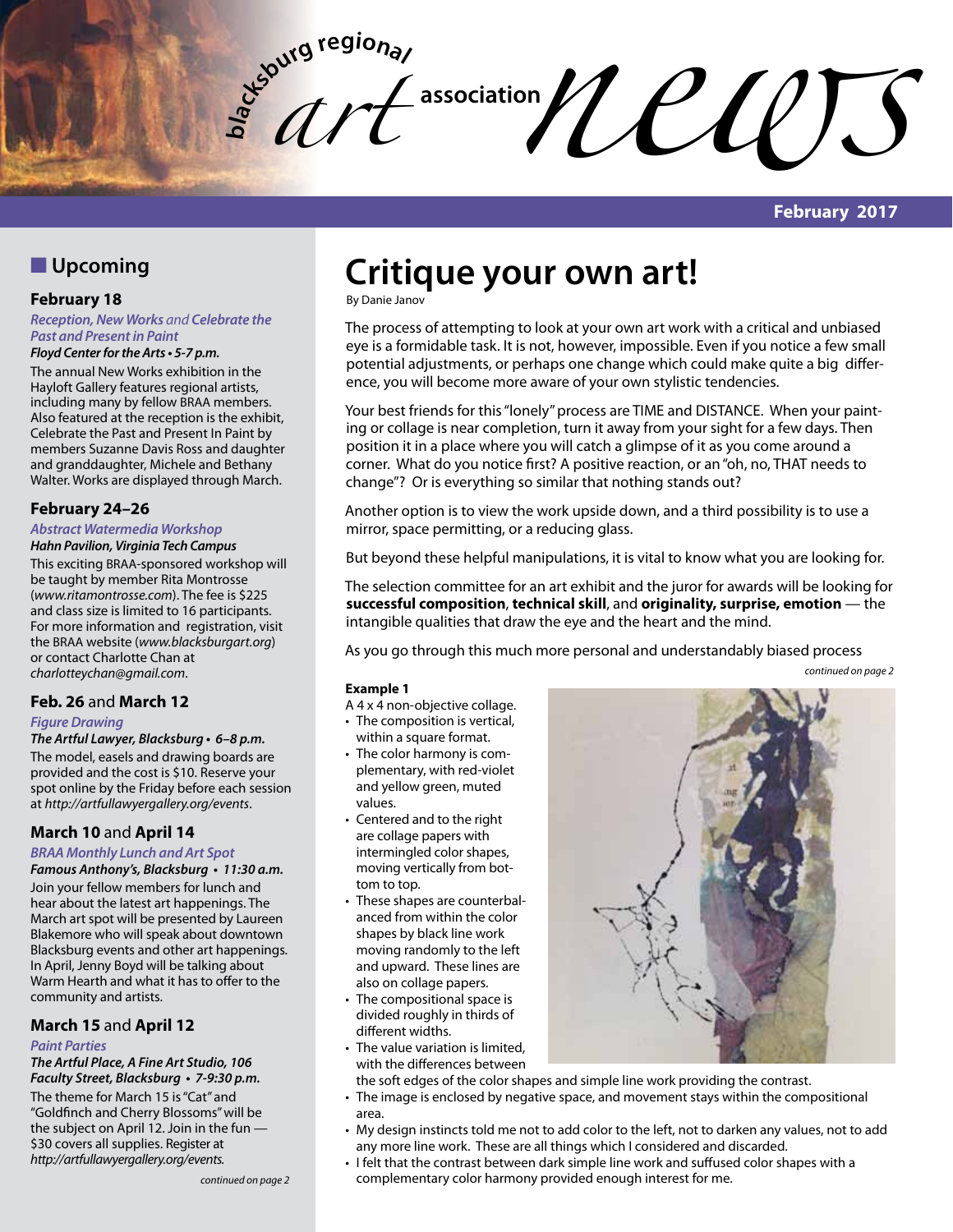# **N** Upcoming *continued from page 1*

## **March 31 – April 2**

# *Expressive Watercolor Portraits*

**Floyd Center for the Arts • 9 a.m. - 5 p.m.** Instructor Susanne Davis Ross will help workshop participants develop confidence and spontaneity with watercolor using their photos of people of all ages and walks of life. Previous experience with watercolor is necessary. Supply list will be provided. Fee is \$132 for Center members; \$165 for non-members. For more information and registration, visit the website at *floydartcenter.org*.

## **April 7**

#### *Art Walk*

#### **Downtown Blacksburg • 5-7 p.m.**

Rain or shine, stroll through an evening of art in downtown Blacksburg. A variety of businesses will participate in this free art walk. For more information, make the Community Arts Information Office on College Avenue your first stop.

# **April 27**

#### *Reception, Research in the Abstract* **Virginia Tech Carilion School of Medi-**

**cine, Roanoke • 5:30-7:30 p.m.**

This exhibit features the results of collaborations between medical researchers and artists. Works will be on display through July.

# **May 20**

## **Plein Air Opportunity at Cruise In**

**Downtown Christianburg • 4-7 p.m.** Plein air artists are invited to paint at the annual Cruise In of vintage cars. For more information, contact Ruth Lefko at *rlefko2@gmail.com*.

## **June 17**

#### **Reception, New River Art Biennial Juried**  *Exhibition*

#### **Floyd Center for the Arts • 5-7 p.m.**

This reception will celebrate works in this biennial exhibition, which is a joint effort of the Floyd Center for the Arts, Pulaski's Fine Arts Center for the New River Valley, and BRAA. The art will be on display until August 5.

# **July 5–7**

#### **Obsessive Compulsive Collage with Vera Dickerson**

#### **Christiansburg Presbyterian Church, 107 W. Main Street • 9:30-4 p.m.**

This workshop will be three days of joyous color and pattern art. Participants will produce collage papers using stencils and stamps and then refine their color sense by selecting those which describe the chosen images. The fee is \$175; supply list will be provided. For more information, contact Sue Farrar at Montgomery Museum at 540-382-5644.

# **Critique** *continued from page 1*

concerning the art work you have loved, hated, struggled with, and smiled upon, let us try to formulate a series of questions to ask yourself.

Go back to the initial image you had in mind, coupled with the intent at that time, and congratulate yourself for all the positives you have accomplished. Acknowledge that things change in process, sometimes for the better, and try to think about why any changes might have occurred.

We need to be in agreement that art work is fundamentally composed of the elements and principles of design. Therefore, whether your work is realistic, abstract or non-objective, the ingredients are the same. Whether you made sketches, and value charts, and preliminary paintings, or you are the expressionist painter who is not a planner, the process of questioning your choices will still apply as you look with a critical eye at the work produced.

## **What overall composition did you choose? Is this a composition that you work with regularly? Is it a recognizable hallmark of your work?**

Compositional formats include, but are not limited to: **cruciform**, **landscape**, **high horizon**, **low horizon**, **portrait**, **triangle**, **S curve**, **radial**, **all over**, **symmetrical**, **asymmetrical**, **vertical**, **flat**, **grid**, **wedge**, or some variation of these. A tried and true compositional format may serve you well.

#### **How have you chosen to use the elements of design? Are you a traditionalist, or an adventurer?**

#### **Is your LINE work evident? Mostly defining edges of shapes, or more textural?**

**Did you begin with a COLOR harmony determined? Do you use a limited palette?** COLOR harmonies include primary triad, secondary triad, complementary, split complementary, neutrals, analogous, tertiary, monochromatic.

**Do you vary the VALUE of the colors you choose to use?** This can be value variations within a single color, as a monochromatic color harmony would be, or the choice of a lighter color played against a darker color.

#### *continued on page 3*

**Example 2** Half sheet, watercolor, primary triad color harmony.

- The composition is horizontal, landscape with high horizon line.
- Realistic imagery, based on a photograph which I took.
- Value variation moves from top to bottom. The darkest blue value is across the top,



which is a departure from the photograph, because the nature of the emotional content of the image required the darker value to press downward on the figures. The figures are set off to the right center of the image, because negative open area on the left provides a sense of separation from others. The figures are alone with and dependent on each other. The brightest primary colors are associated with the figures. The bright colors act as a contrast to the obvious limitations of the couple. The light value under their feet also speaks to limited support underfoot. Sparse shadows speak to limited strength, and the frailty of the figures. The emotional content of this image provides more interest than does the design, although design elements reinforce the emotional content.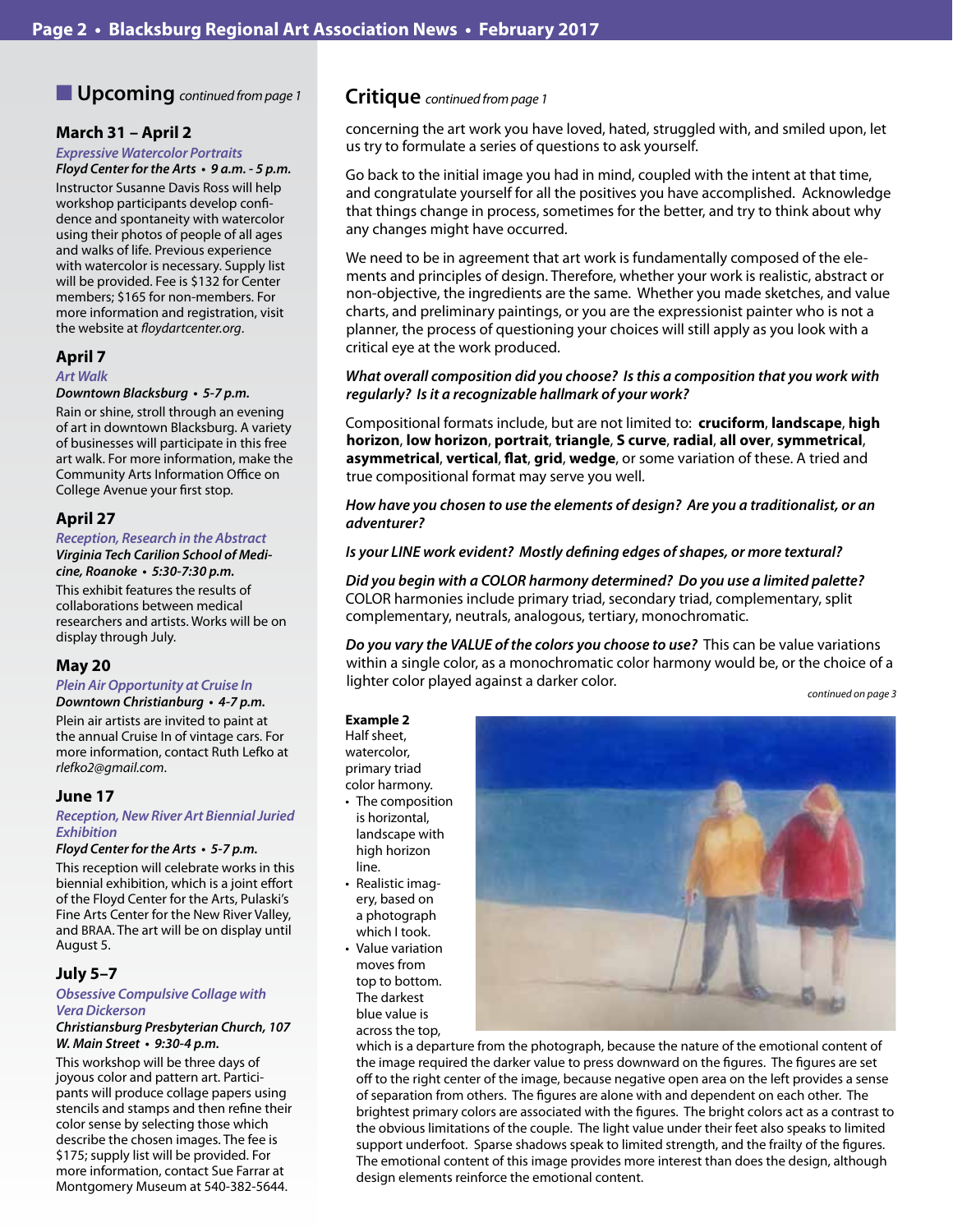# **Critique** *continued from page 2*

Important point to think about: COLOR gets all the credit, but VALUE does all the work!

#### **Are the SHAPES you use generally organic or geometric, or are you able to combine them effectively?**

#### **Is TEXTURE an important part of the image, or do you work with flat surfaces and shapes? Is this choice consistent throughout, or intentionally varied?**

UNITY is a very important component of the success of your art work. A limited color palette helps to establish unity, while value VARIATION is a device for moving the eye around within the composition, and a very good way to define the FOCAL POINT of the image. Frequently, the darkest dark next to or surrounding the lightest light will dictate the placement of your focal point. When you glance at the image does it seem to be much the same in value and color?

## **Does the FOCAL POINT that you intended really hold your attention? If you have a "favorite area," is it the focal point, or just your favorite area?**

**Have you chosen to use a symmetrical BALANCE or an asymmetrical BALANCE? Is the visual weight well distributed? Does the eye move around the area but stay within the confines of the compositional space? Are the corners all somewhat different? Are there any LINES or SHAPES that lead your eye out of the composition? Are your NEGATIVE SHAPES as interesting as the POSITIVE SHAPES?**

**Is there a consistency of TECHNIQUE? Is your style evident throughout? If the brush strokes are evident, do they remain the same throughout?**

**Did you have an intended EMOTIONAL response? Will the viewer experience an exciting, vibrant image? A calm and restful image? An intriguing or surprising image? A sense of anguish or an unsettling image?**

**Will this image become stronger, more effective by adding anything to it? Will it be more successful by eliminating something?** Remember that by adding or eliminating one thing, a shape, a color, a series of lines, you may change the whole art work.

The two visual examples provided, with observations regarding each, are a small peek into the conversations I have with myself near completion of an image. Many of the decisions about composition and color harmonies and value variations are made prior to beginning a painting or collage. Many of the decisions made in process are instinctual, based on experience. Instincts are fueled and supported by experience and education. The conversations that you have with yourself will inform your choices.

The ability to critique your own art work is an affirming skill which you will be able to develop with practice.  $\blacksquare$ 

*Danie Janov has an Ed.D. in art and art education and more than 30 years teaching experience in higher education. She has taught workshops in Richmond and for Shrine Mont, Kanuga, Hemlocks, and BRAA. She is a signature member of WSNC and ISAP, and memberships in VWS, SWS, and ISEA.* 

# n **Kudos**

Several BRAA members were accepted in the Floyd Center for the Arts "New Works" exhibition, including **Jennifer Carpenter**, **Judy Crowgey**, **Fred Jones**, **Ruth Lefko**, **Shaun Whiteside**, and **Gerri Young**.

**Jennifer Carter's drawing "That's A Wrap!" was selected by a review panel to compete** for "life-changing" cash awards totaling \$120,000 at ArtFields in Lake City, SC. She also received honorable mention for her work, "Let Me Out!" in the Roanoke College Juried Biennial.

**Paula Golden** and **Susan Hensley** have been chosen to collaborate with medical researchers at the Virginia Tech Carilion School of Medicine. "Research in the Abstract" will be exhibited April 7 – July 31 at the medical college in Roanoke.

Congratulations to all!

# **Now Showing**

**January 15 – April 15** (except where indicated otherwise)

**Alison Armstrong**, Zeppoli's wine room, Blacksburg

**Patricia Bolton**, CAIO (Community Arts Information Office), Blacksburg (Feb.) and Haga Law, Christiansburg (thru Mar.)

**Jennifer Carpenter**, River City Grill, Radford (thru April) and Bluefield College (thru April 13)

**Paula Golden**, Blue Ridge Cancer Care, Blacksburg

**Ava Howard**, Montgomery Museum, Christiansburg (thru Feb.)

**Angela Kinzie**, Main Street Inn, Blacksburg

**Ruth Lefko,** Rack Space, Blacksburg

**Susan Lockwood**, Holtzman Alumni Center, Virginia Tech Campus (until April 6)

**Cheryl Mackian**, Mill Mountain Coffee and Tea, Blacksburg

**Larry Mitchell**, CAIO (Community Arts Information Office), Blacksburg (Feb.)

**Martha Olson**, Warm Hearth Village Center, Blacksburg (Feb.)

**Sally Mook**, Art Pannonia, Blacksburg (thru April)

**David Pearce**, VTLS, Blacksburg, and Hometown Bank, Christiansburg (thru Mar.)

**Joy Rosenthal**, Brown Insurance, Blacksburg

**Robi Sallee**, Zeppoli's dining room, Blacksburg

**Karen Sewell**, Virginia Tech Women's Center

**Lois Stephens**, Pointe West Management, Blacksburg

**Shaun Whiteside**, Blacksburg Transit **Office** 

**Gerri Young**, See Mark Optical, Blacksburg

# *"The world today*  **doesn't make sense, so why should I paint pictures that do?"**

 *~ Pablo Picasso*